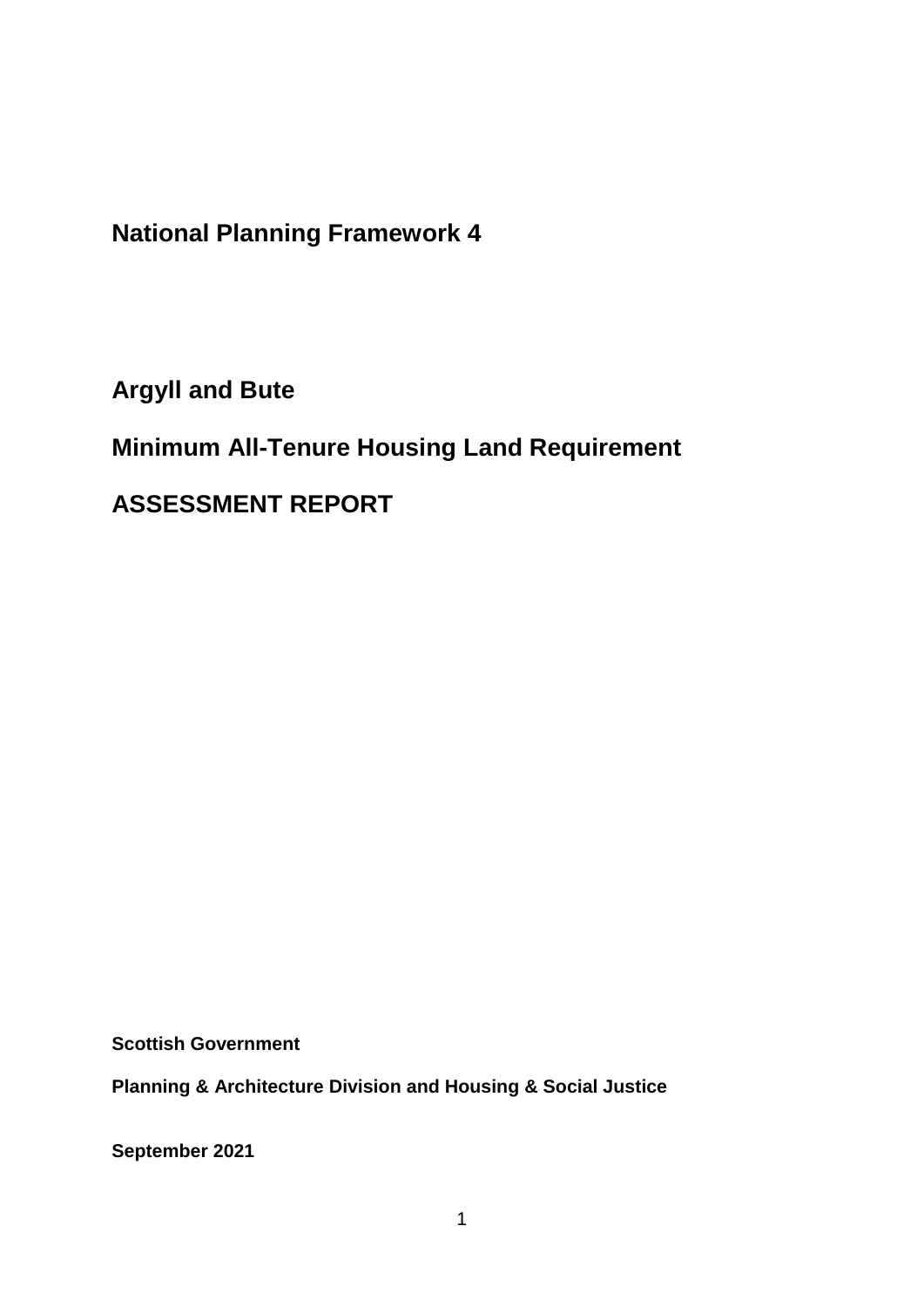|             | <b>CORE OUTPUTS ASSESSMENT</b>                                                                                                                                                                                                                                                                                                                                                                                                    |                                                     |                                               |                                                                                                                                                                                                                            |
|-------------|-----------------------------------------------------------------------------------------------------------------------------------------------------------------------------------------------------------------------------------------------------------------------------------------------------------------------------------------------------------------------------------------------------------------------------------|-----------------------------------------------------|-----------------------------------------------|----------------------------------------------------------------------------------------------------------------------------------------------------------------------------------------------------------------------------|
| 1           | <b>Locally Adjusted Estimate</b>                                                                                                                                                                                                                                                                                                                                                                                                  |                                                     |                                               |                                                                                                                                                                                                                            |
|             |                                                                                                                                                                                                                                                                                                                                                                                                                                   | <b>Initial</b><br><b>Default</b><br><b>Estimate</b> | Locally<br><b>Adjusted</b><br><b>Estimate</b> |                                                                                                                                                                                                                            |
|             | <b>Argyll and Bute</b>                                                                                                                                                                                                                                                                                                                                                                                                            | 200                                                 | 2,150                                         |                                                                                                                                                                                                                            |
|             | neither credible nor acceptable in respect of local and national strategic<br>objectives.                                                                                                                                                                                                                                                                                                                                         |                                                     |                                               | Argyll and Bute Council (ABC) are of the view that the initial default estimate is                                                                                                                                         |
|             | completion rate of 2,025 (Scottish Government - Housing statistics quarterly<br>update: new housebuilding and affordable housing supply - gov.scot<br>$(www.gov.scot)$ ) and 2,470 (ABC).                                                                                                                                                                                                                                         |                                                     |                                               | An adjusted estimate would be 2,150 units which benchmarks against a 10 year                                                                                                                                               |
| $\mathbf 2$ | <b>Household Projections (Newly-Forming Households)</b>                                                                                                                                                                                                                                                                                                                                                                           |                                                     |                                               |                                                                                                                                                                                                                            |
|             | The Council has proposed an alternative household projection. Using the<br>National Records of Scotland (NRS) migration variants (low, principal and high)<br>all results in 0 growth and using the alternative projection proposed by the<br>authority result in 800.                                                                                                                                                            |                                                     |                                               |                                                                                                                                                                                                                            |
|             | The methodology used to derive the projection is that each year the household<br>population will grow by a moderate 0.5% each year for 15 years, until 2037.<br>Other timeframes of 5 and 10 years were also considered. The 15 year<br>scenario was the only scenario which sees a growth in household numbers<br>between year 1 and year 15. The 0.5% growth has been derived from<br>professional judgement of policy drivers. |                                                     |                                               |                                                                                                                                                                                                                            |
|             | The authority benchmarked the alternative projection against the demographic<br>projections for the Scottish Sparsely Populated Area (SPA) (2011-2046)<br>produced by the James Hutton Institute (2018). This estimates that to hold the<br>population in SPAs and avoid a decline in household numbers, an increase of<br>roughly 800 households will be required in Argyll and Bute between 2021 and<br>2030.                   |                                                     |                                               |                                                                                                                                                                                                                            |
|             | to reflect:                                                                                                                                                                                                                                                                                                                                                                                                                       |                                                     |                                               | The Council have proposed the alternative projection because they consider it                                                                                                                                              |
|             | $\bullet$<br>on the Scottish Government completions).<br>$\bullet$<br>more population growth.                                                                                                                                                                                                                                                                                                                                     |                                                     |                                               | The rate of completions in the area over the last ten years (2,025 based<br>The predicted increase in the armed-forces population at the Faslane<br>Naval Base and associated impact on civilian infrastructure leading to |
|             |                                                                                                                                                                                                                                                                                                                                                                                                                                   |                                                     |                                               |                                                                                                                                                                                                                            |
|             |                                                                                                                                                                                                                                                                                                                                                                                                                                   | $\overline{2}$                                      |                                               |                                                                                                                                                                                                                            |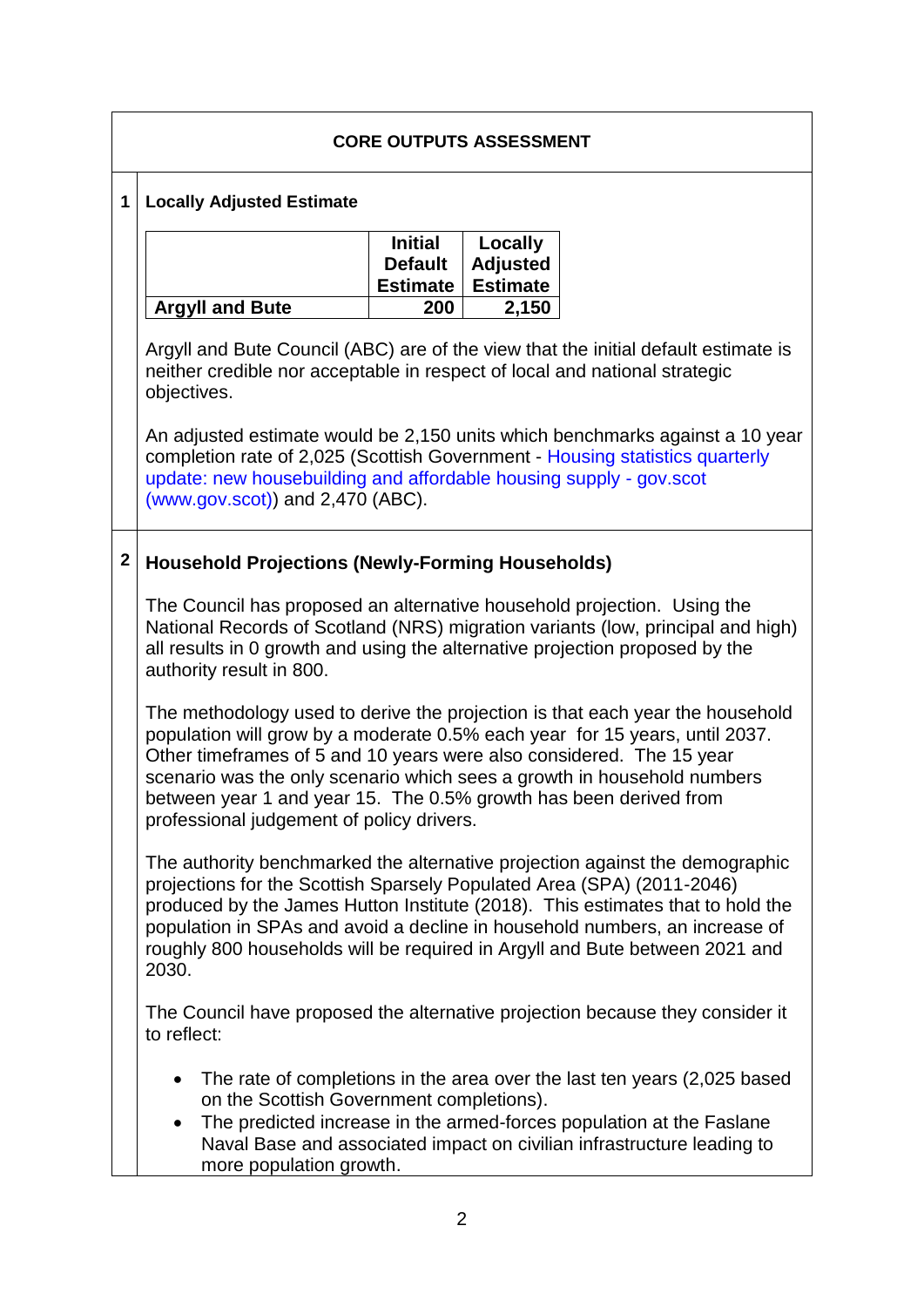- The secured funding (£30m) for the Rural Growth Deal in the area to support business expansion and economic regeneration, and attracting and retaining households.
	- A possible increase in in-migration as a results of the COVID-19 Pandemic and the possible shift to homeworking in more rural areas.

A supplementary submission showed that the 0.5% per annum growth scenario was selected as the minimum option which would provide continuous overall growth within realistic parameters.

The 0.5% scenario is justified when triangulated against the growth in occupied dwellings (0.76%) and actual household growth rates (0.3%) over the last 5 years, as illustrated in the table below. 0.5% would be an approximate midpoint estimate between these two indicators.

| <b>ARGYLL &amp;</b><br><b>BUTE</b>                 | <b>Total</b><br>dwellings | <b>Occupied</b><br><b>Dwellings</b> | <b>Population</b><br>Est. | <b>Househ</b><br>old Est. |
|----------------------------------------------------|---------------------------|-------------------------------------|---------------------------|---------------------------|
| 2020                                               | 48,285                    | 42,297                              | 86,125                    | 41,658                    |
| 2016                                               | 46,801                    | 40,761                              | 87,130                    | 41,040                    |
| 2016-2020 %<br>Change                              | 3.2%                      | 3.8%                                | $-1.2%$                   | 1.5%                      |
| <b>Annualised</b><br>change<br>(Total<br>Change/5) | 0.64%                     | 0.76%                               | $-0.24$                   | 0.3%                      |

This supports household growth of 800.

## **Household Projection: Default Compared to Adjusted Estimates**

|                        | Default   Adjusted |
|------------------------|--------------------|
| <b>Argyll and Bute</b> | RU                 |

## **3 Existing Housing Need**

The authority do not consider the default estimate of existing housing need to be realistic or a true reflection of the level of existing need in the areas. This was a consensus view confirmed in consultation with Housing Market Partnership. The authority triangulated a range of local data sets, including the HNDA household surveys, the Common Housing Register with 2,469 active waiting list applicants in 2020, HL1 returns, special needs and poor quality stock, to provide the most appropriate estimate of existing need – 850. A detailed Annex identifies the inputs used to calculate the proposed figure. Their approach is in line with that taken in their full HNDA which was appraised as robust & credible.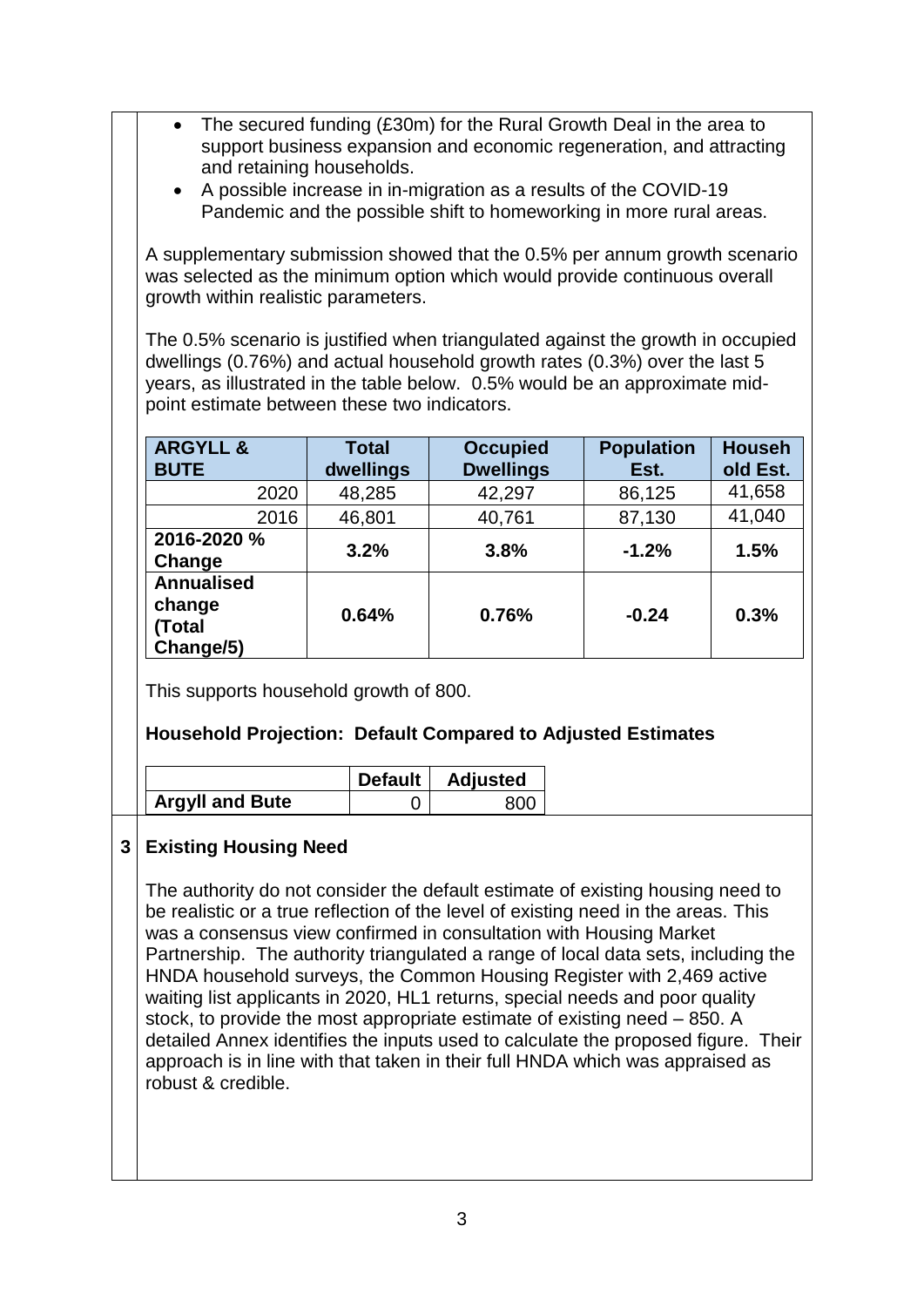|   | <b>Existing Housing Need: Default Compared to Adjusted Estimates</b> |                |                 |  |
|---|----------------------------------------------------------------------|----------------|-----------------|--|
|   |                                                                      | <b>Default</b> | <b>Adjusted</b> |  |
|   | <b>Argyll and Bute</b>                                               | 150            | 850             |  |
|   |                                                                      |                |                 |  |
| 4 | <b>Flexibility Allowance</b>                                         |                |                 |  |
|   | The Council uses the default 30% rural flexibility classification    |                |                 |  |

| The Council uses the detail $30\%$ rural hexibility classification. |  |
|---------------------------------------------------------------------|--|
|                                                                     |  |

 $\overline{\phantom{a}}$ 

|              | <b>CORE PROCESSES ASSESSMENT</b>                                                                                                                                                                                                                                                                                                                                                                                                                                                                                              |
|--------------|-------------------------------------------------------------------------------------------------------------------------------------------------------------------------------------------------------------------------------------------------------------------------------------------------------------------------------------------------------------------------------------------------------------------------------------------------------------------------------------------------------------------------------|
| $\mathbf{1}$ | Using the Response Template and Excel Calculator                                                                                                                                                                                                                                                                                                                                                                                                                                                                              |
|              | The Response Template has been used to make the case for change, word<br>limits are not exceeded and its completion is correct. A copy of the adjusted<br>Excel Calculator has been provided.                                                                                                                                                                                                                                                                                                                                 |
| $\mathbf{2}$ | Housing Market Partnership and Stakeholders Involvement                                                                                                                                                                                                                                                                                                                                                                                                                                                                       |
|              | The Housing Market Partnership comprises the partners of the Argyll & Bute<br>Strategic Housing Forum, with the support of the Strategic Housing Investment<br>Plan Operational Group, and other thematic bodies such as the Energy<br><b>Efficiency Forum.</b>                                                                                                                                                                                                                                                               |
|              | The HMP agreed the locally adjusted estimate as it supported the primary<br>objective of repopulation and economic growth, supported and stimulated by<br>suitable housing development, was agreed as the fundamental objective of all<br>partners in Argyll and Bute.                                                                                                                                                                                                                                                        |
|              | Consultation with HfS acknowledged the Council's general approach as an<br>exemplar methodology, however their consultation response included a bespoke<br>calculation of need for Argyll & Bute in comparison with the initial default<br>estimate and the council's estimate. This calculation doubled the council's<br>adjusted estimate (4,257 compared to 2,150). The HMP felt this was potentially<br>over-inflated; but did provide an aspirational upper parameter which further<br>supports ABC's adjusted estimate. |
| 3            | Joint Housing and Planning Senior Official Sign-Off                                                                                                                                                                                                                                                                                                                                                                                                                                                                           |
|              | Senior officer sign-off confirmed.                                                                                                                                                                                                                                                                                                                                                                                                                                                                                            |
|              |                                                                                                                                                                                                                                                                                                                                                                                                                                                                                                                               |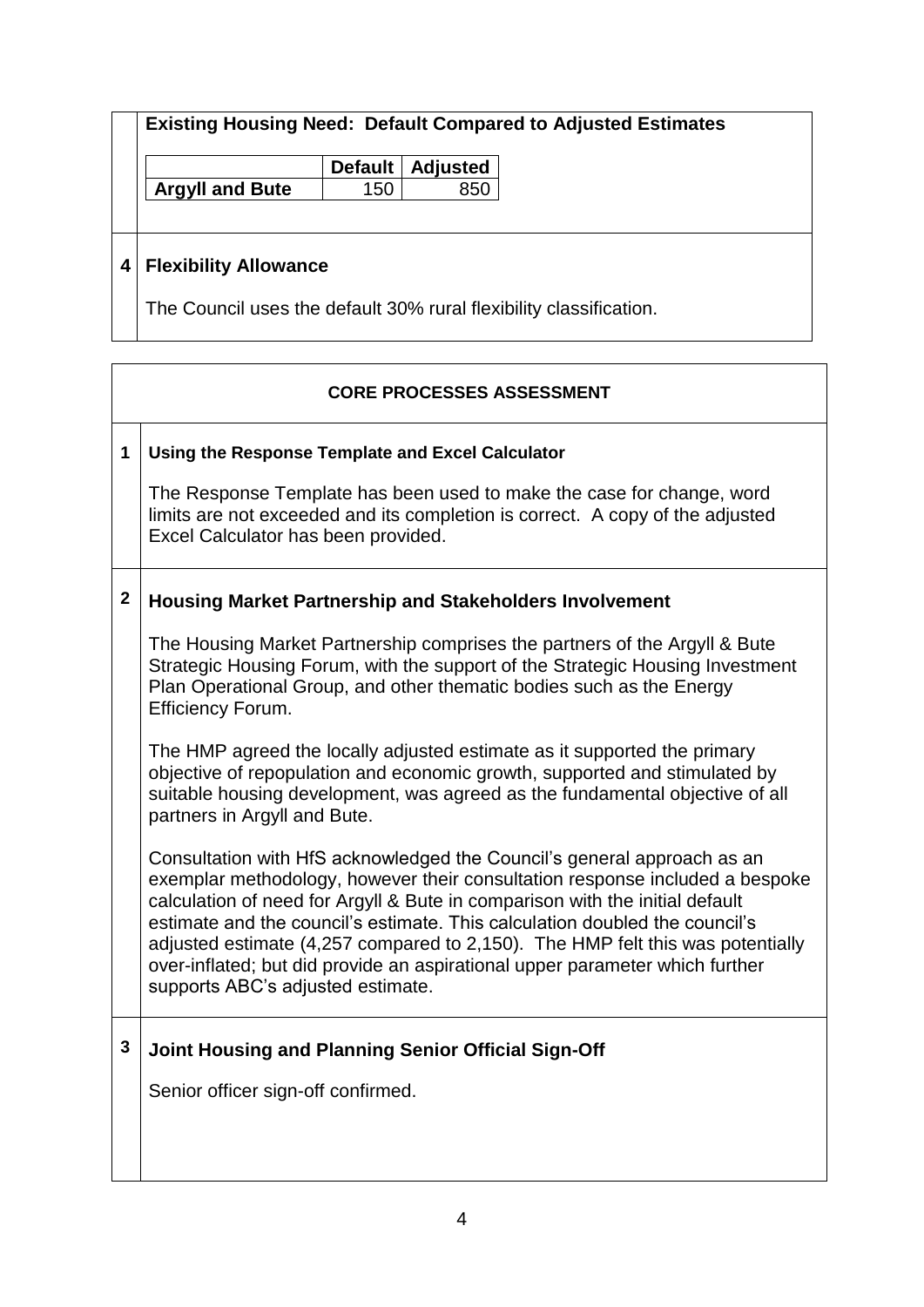| $\overline{\mathbf{4}}$ | <b>Statistical Evidence</b>                                                                                                                                                                                                                                                                                                                                                                                                                                                                                                                                                                                                                                                                                                                                                                                                                                                                                                                                                                                                                                                                                  |       |  |  |
|-------------------------|--------------------------------------------------------------------------------------------------------------------------------------------------------------------------------------------------------------------------------------------------------------------------------------------------------------------------------------------------------------------------------------------------------------------------------------------------------------------------------------------------------------------------------------------------------------------------------------------------------------------------------------------------------------------------------------------------------------------------------------------------------------------------------------------------------------------------------------------------------------------------------------------------------------------------------------------------------------------------------------------------------------------------------------------------------------------------------------------------------------|-------|--|--|
|                         | The Council have used some well recognised source of in-house data including:                                                                                                                                                                                                                                                                                                                                                                                                                                                                                                                                                                                                                                                                                                                                                                                                                                                                                                                                                                                                                                |       |  |  |
|                         | An HNDA survey (2018 and 2019)<br>$\bullet$<br>The Common Housing Register<br><b>Council homelessness statistics</b>                                                                                                                                                                                                                                                                                                                                                                                                                                                                                                                                                                                                                                                                                                                                                                                                                                                                                                                                                                                         |       |  |  |
|                         | The data sources are also used in the Council's HNDA and the Council has<br>triangulated the data source to try to avoid over- or under-estimation.                                                                                                                                                                                                                                                                                                                                                                                                                                                                                                                                                                                                                                                                                                                                                                                                                                                                                                                                                          |       |  |  |
| 5                       | <b>Policy Evidence</b>                                                                                                                                                                                                                                                                                                                                                                                                                                                                                                                                                                                                                                                                                                                                                                                                                                                                                                                                                                                                                                                                                       |       |  |  |
|                         | The Council considered the following in developing its adjusted estimate:                                                                                                                                                                                                                                                                                                                                                                                                                                                                                                                                                                                                                                                                                                                                                                                                                                                                                                                                                                                                                                    |       |  |  |
|                         | • The MoD's Future Accommodation Model (FAM) for the increased service<br>personnel relocated to the Naval Base at Faslane. The armed forces<br>population (and dependants) will continue to increase over the life of the<br>next LHS. Even if only a proportion of the 2,700 estimated requirement from<br>the increase in service personnel, is met within Argyll & Bute, an estimate of<br>around 2,000 leaves very limited scope for additional supply.<br>• Rural Growth Deal (RGD) for Argyll and Bute, which will support business<br>expansion and economic regeneration across the area, with a primary focus<br>on attracting and retaining economically active households. Housing<br>projects will form a key component of the RGD outcome plan, and will<br>include new build and refurbishment activity in key rural and island<br>communities.<br>The impacts of Covid-19 are likely to stimulate inward migration and<br>generate positive growth in local populations.<br>Affordable Housing Supply Targets, associated with local policy drivers, have<br>been considered as shown below: |       |  |  |
|                         | <b>Local Policy Drivers</b>                                                                                                                                                                                                                                                                                                                                                                                                                                                                                                                                                                                                                                                                                                                                                                                                                                                                                                                                                                                                                                                                                  | Total |  |  |
|                         | Projected SHIP completions 2021-26                                                                                                                                                                                                                                                                                                                                                                                                                                                                                                                                                                                                                                                                                                                                                                                                                                                                                                                                                                                                                                                                           | 1,032 |  |  |
|                         | Rural Island Housing Fund/Rural Growth Deal (minimum est.)                                                                                                                                                                                                                                                                                                                                                                                                                                                                                                                                                                                                                                                                                                                                                                                                                                                                                                                                                                                                                                                   | 63    |  |  |
|                         | <b>Total SHIP &amp; Rural Grant Funding Tools</b>                                                                                                                                                                                                                                                                                                                                                                                                                                                                                                                                                                                                                                                                                                                                                                                                                                                                                                                                                                                                                                                            | 1,095 |  |  |
|                         | Future Accommodation Model requirements (maximum est.)<br>2,700<br>If Argyll & Bute is to deliver pipeline units in full as grant funded by the Scottish<br>Government within the SHIP, then up to 1,032 new units of supply could be<br>delivered (albeit some projects are provisional at this stage). If it is assumed that<br>this figure is supplemented by committed projects funded by Rural Island<br>Housing Fund/ RGD, then a further 63 units at least will enhance total grant<br>funded delivery up to 1,095 in the first 5 years of the projections. This accounts<br>for over 50% of the adjusted estimate. If it is assumed that this grant regime                                                                                                                                                                                                                                                                                                                                                                                                                                           |       |  |  |